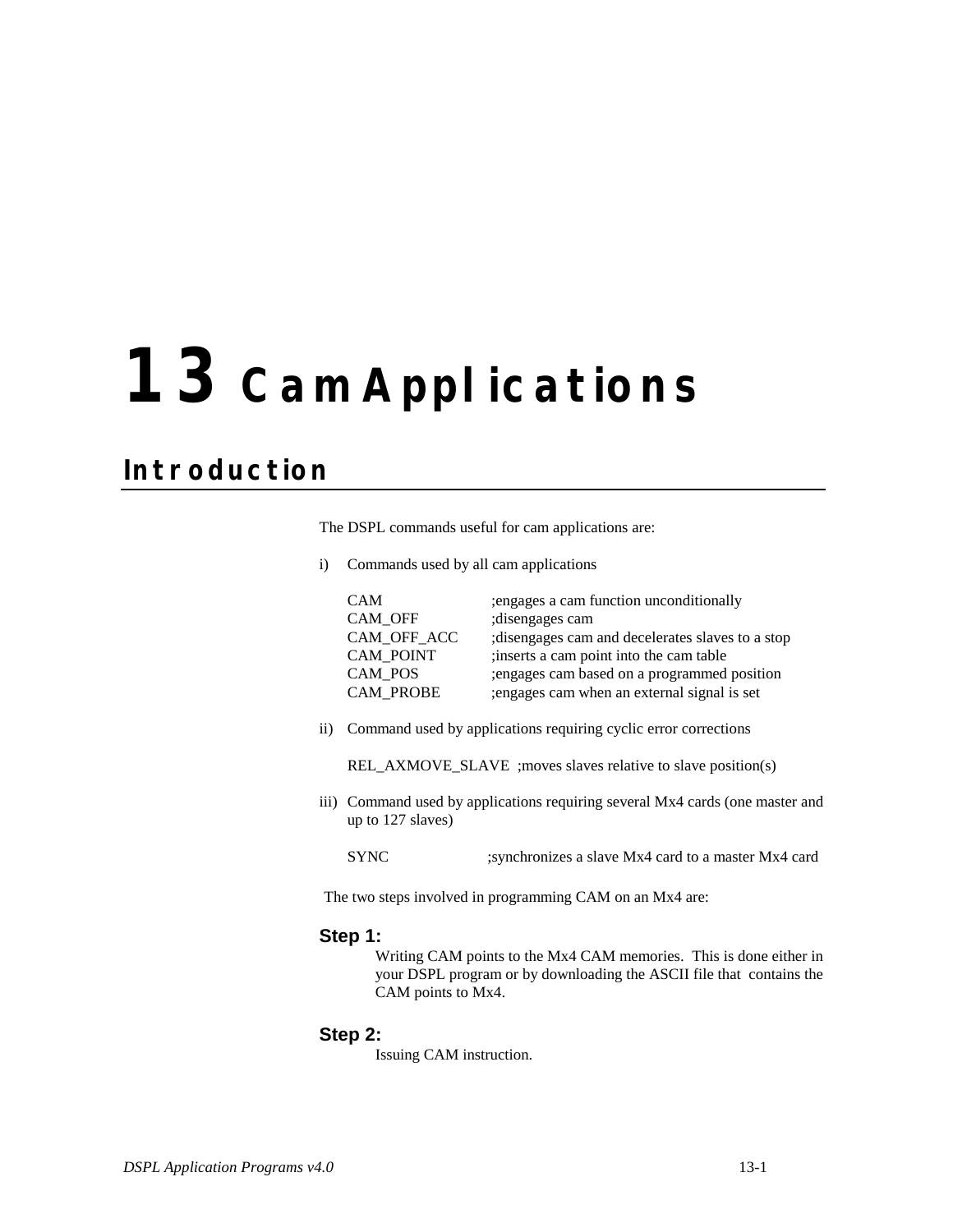## **Example:**

Write a DSPL program to perform CAM function on motors 1 and 2. Use motor 1 as master and motor 2 as slave. The CAM positions for master and slave are:

| <b>MASTER POS</b> | <b>SLAVE POS</b> |  |
|-------------------|------------------|--|
| $\boldsymbol{0}$  | $\mathbf{0}$     |  |
| 100               | 100              |  |
| 200               | 200              |  |
| 300               | 400              |  |
| 400               | 580              |  |
| 500               | 800              |  |
| 600               | 1000             |  |
| 700               | 1100             |  |
| 800               | 1000             |  |
| 900               | 950              |  |
| 1000              | 1200             |  |
| 1100              | 1400             |  |
| 1200              | 1500             |  |
| 1300              | 1500             |  |
| 1400              | 1200             |  |
| 1500              | 1000             |  |
| 1600              | 700              |  |
| 1700              | 500              |  |
| 1800              | 300              |  |
| 1900              | 150              |  |
| 2000              | $\overline{0}$   |  |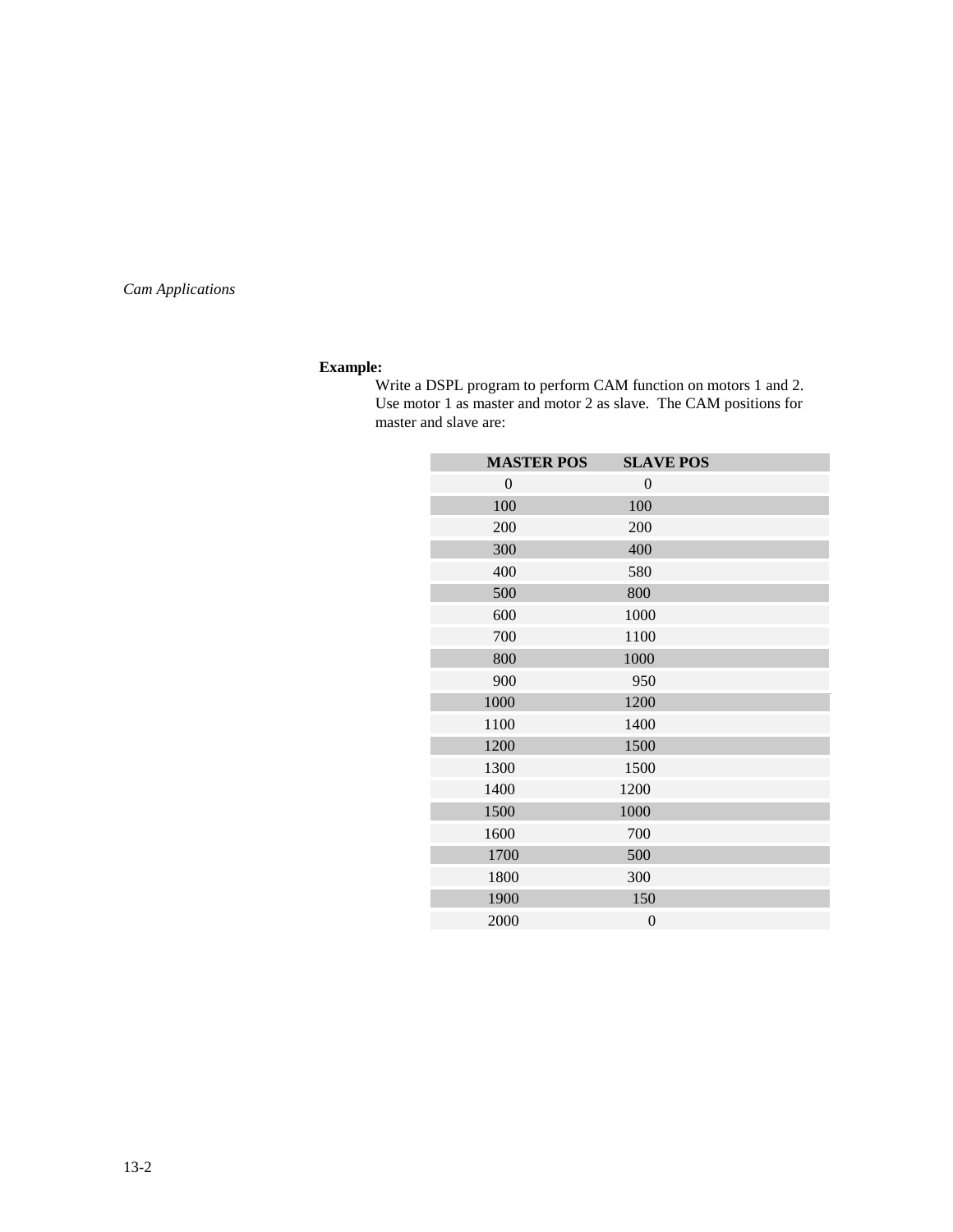## Generating CAM Points in DSPL

Write CAM points to the Mx4's CAM memory location inside your DSPL program:

PLC\_PROGRAM:

run\_m\_program(CAMEXAMPLE)

END

CAMEXAMPLE:

```
pos_preset(0x3,0,0) ;preset positions<br>maxacc(0xf.1.1.1.1) ;set maximum accel
   maxacc(0xf,1,1,1,1)ctrl(0x3,0,10,0,60,0,10,0,6); set gains<br>cam_point(10,21,0,0,0) ; enter all 21 points.
   cam\_point(10, 21, 0, 0, 0) ; enter all 21 p cam\_point(10, 21, 1, 100, 100) ; 10 is offset into
 cam_point(10,21,1,100,100) ;10 is offset into
 cam_point(10,21,2,200,200) ;cam table area
   cam_point(10,21,3,300,400) ;third argument in cam_point(10,21,4,400,580) ;cam_point inst.
   cam_point(10,21,4,400,580) ;cam_point in<br>cam_point(10,21,5,500,800) ;point number
   cam_point(10,21,5,500,800)
    cam_point(10,21,6,600,1000)
   cam_point(10,21,7,700,1100)
   cam_point(10,21,8,800,1000)
   cam_point(10,21,9,900,950)
   cam_point(10,21,10,1000,1200)
   cam_point(10,21,11,1100,1400)
   cam_point(10,21,12,1200,1500)
   cam_point(10,21,13,1300,1500)
   cam_point(10,21,14,1400,1200)
   cam_point(10,21,15,1500,1000)
   cam_point(10,21,16,1600,700)
   cam_point(10,21,17,1700,500)
   cam_point(10,21,18,1800,300)
   cam_point(10,21,19,1900,150)
   cam_point(10,21,20,2000,0)
   cam(0x1,0x2,10,21) ; start master/slave
                                         ;cam
```
END

It is important to note that the DSPL instruction cam\_point allows the use of variables for all of its arguments and through this mechanism users may change the CAM points on the fly.

It is equally important to note that master positions do not have to be uniformly spaced and that Mx4 linearly interpolates between the points.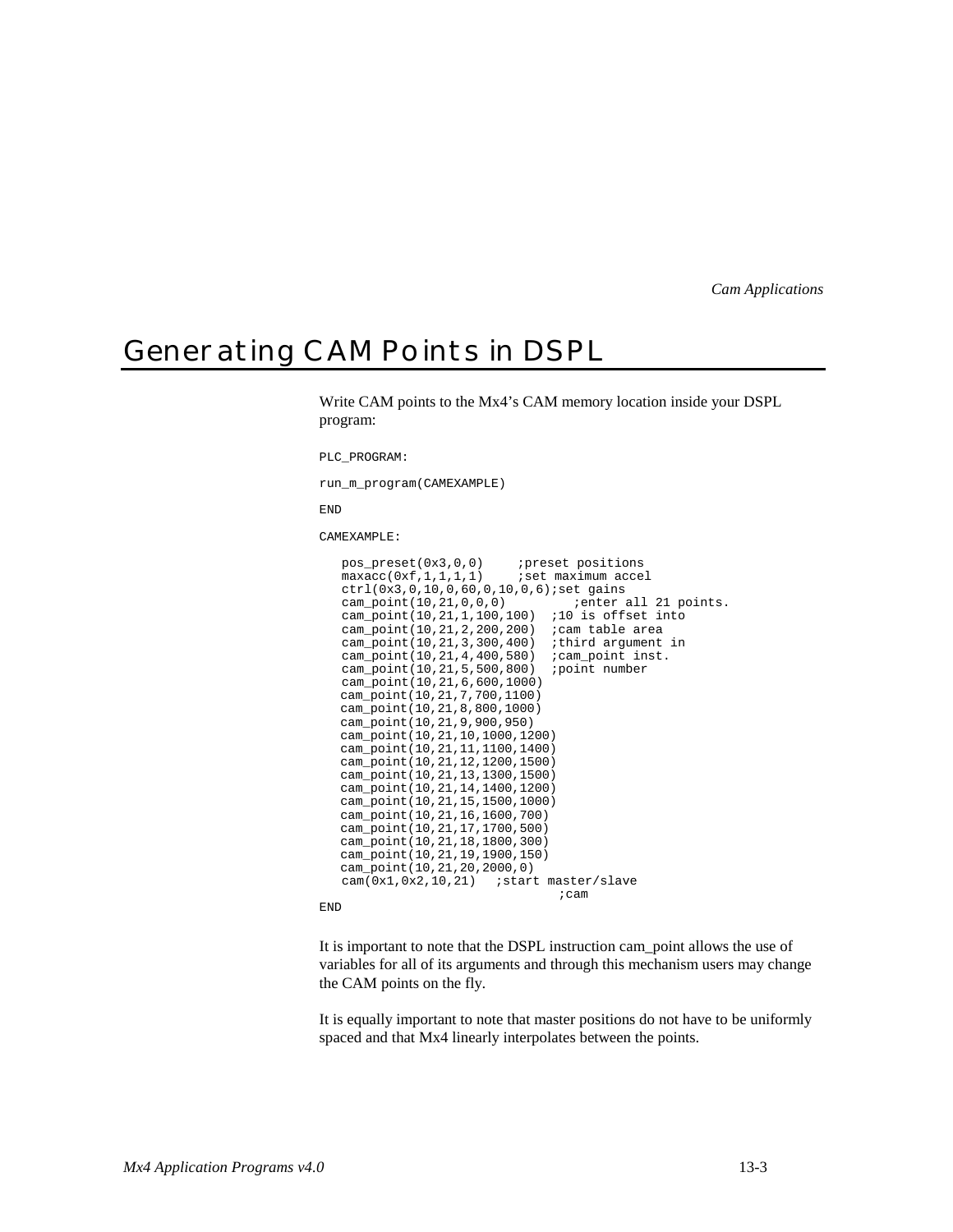# Using the Mx4Pro DownLoad Utility

Save your two column formatted master/slave positions in an ASCII file (e.g. cam.txt or cam.doc) and download this file to Mx4. In the next section we will talk about an alternative way of generating a cam file using MicroSoft Excel™.

To download, use the CAM download utility in Mx4pro Deveopment Tools. This utility is available under *Tables* selection.



Select your already saved ASCII file (e.g. cam.txt).



And click OK.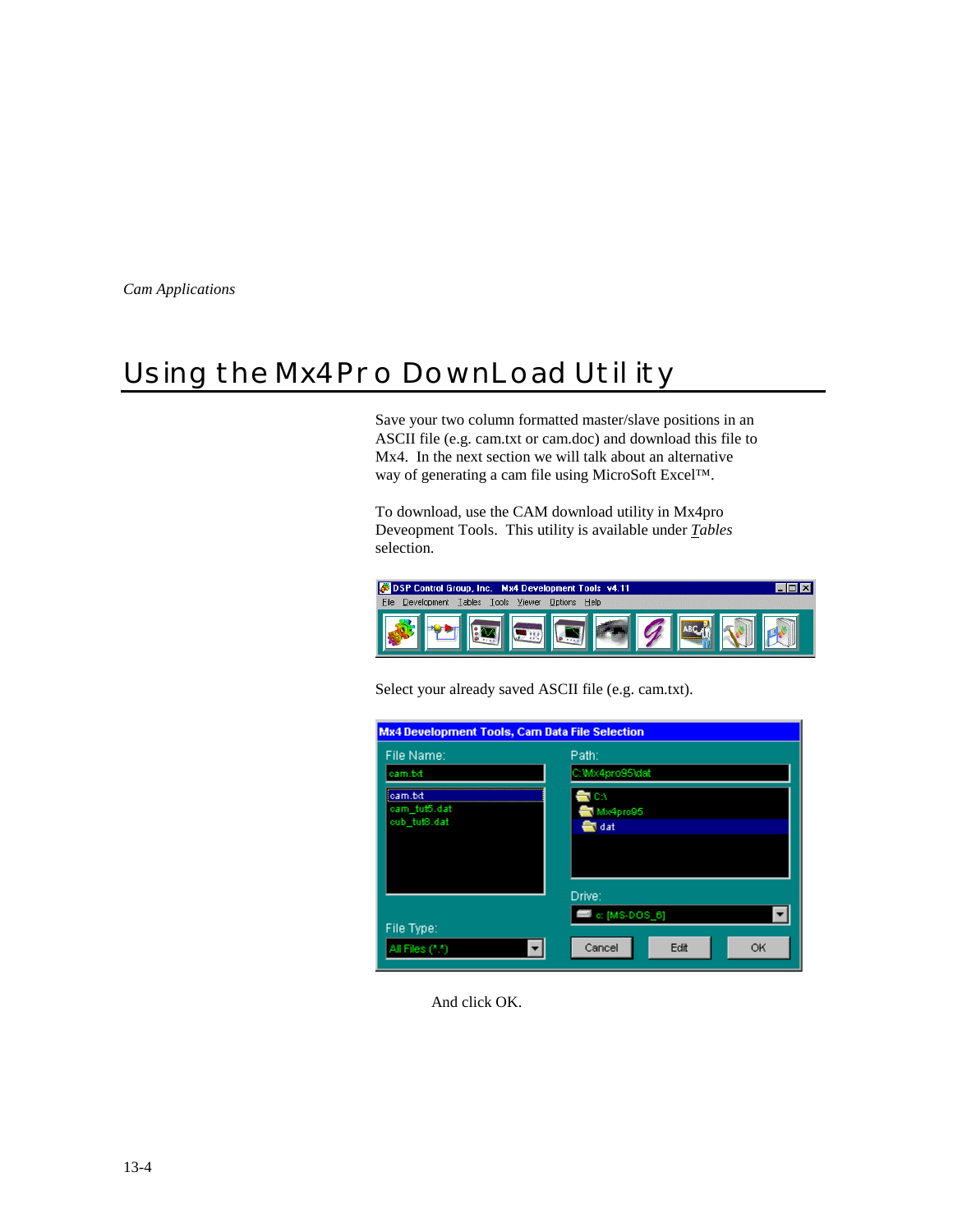

Notice that cam.txt may be saved in any arbitrary area of the Mx4's CAM table memory. For example, in order to save cam.txt to CAM memory location 10 and on, enter 10 for offset value and click Download. Note that this offset and the offset value you will use in your DSPL program must be the same.

As a result of clicking on the Download key number 21 will appear in 'Points downloaded' field which indicates a successful transmission of all CAM points to the Mx4's CAM table memory.

Finally, the following DSPL program will run CAM function.

#### PLC\_PROGRAM:

```
run_m_program(CAMEXAMPLE)
```
END

#### CAMEXAMPLE:

```
pos_preset(0x3,0,0) ;preset positions<br>maxacc(0xf,1,1,1,1) ;set maximum accel
maxacc(0xf,1,1,1,1) ;set maximum accel
ctrl(0x3,0,10000,0,6000,0,10000,0,6000)
                                    iset gains<br>istart cam
cam(1,2,10,21)
```
END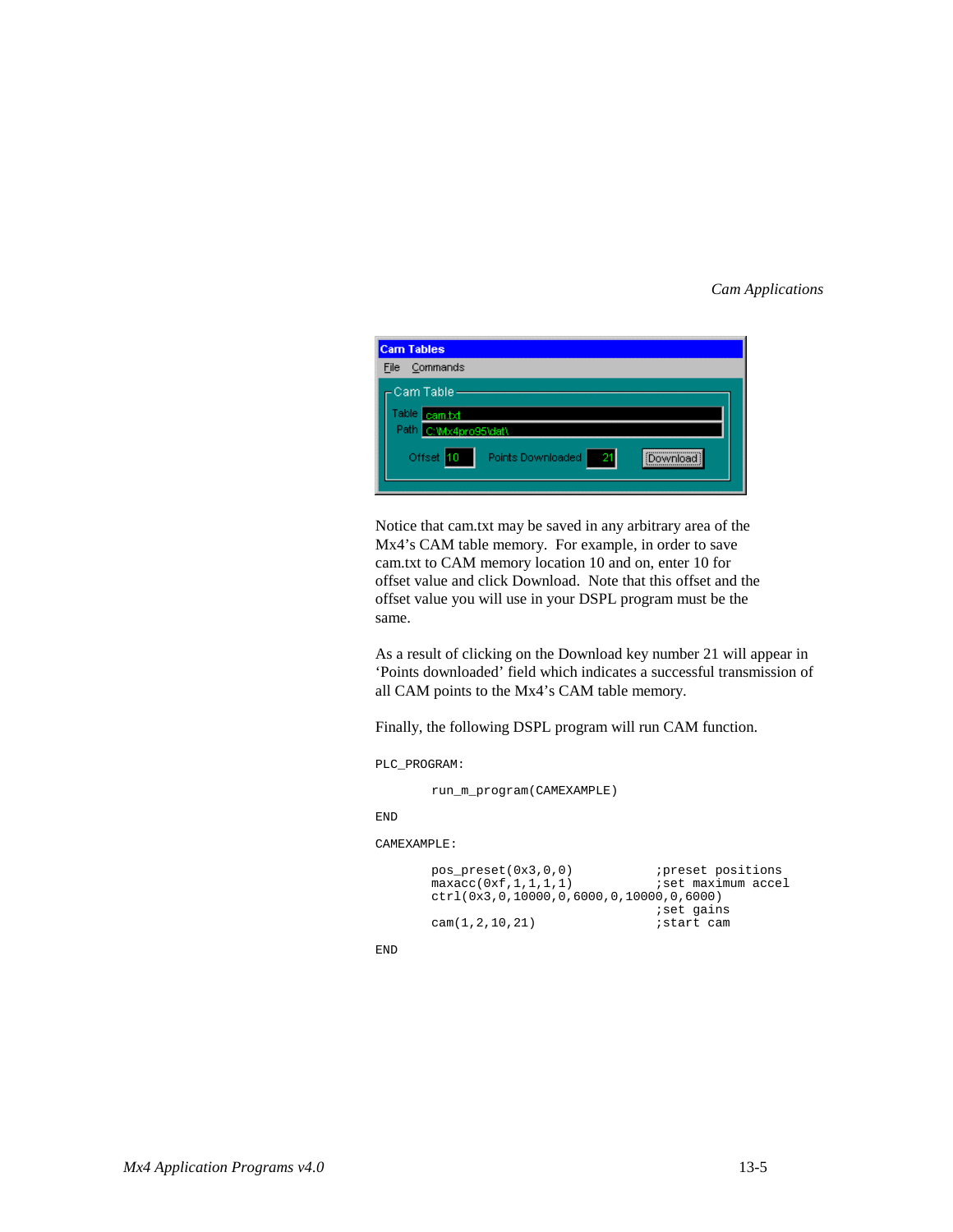## Generate CAM table Using MicroSoft Excel**™**

Using a spreadsheet program such as MicroSoft Excel™, users can create, and graphically view CAM Tables.

The following outlines the steps involved in table creation and graphical display of master/slave positions.

#### **Step 1 - Create a table**

To create a CAM table, open Excel and fill columns A and B with master and slave positions respectively (See Figure 13-1). Notice that the first row must start with zeros for both master and slave positions and the last master position indicates the full move cycle (e.g. 2000 encoder counts). Also, bear in mind that the number of rows in a CAM table must be between 3 and 1600.

|                |                                                                                                                                                                                                                                                                                                                                                                                                                         | <b>X Microsoft Excel - cam.txt</b> |             |                             |        | $\Box$ DIX                       |
|----------------|-------------------------------------------------------------------------------------------------------------------------------------------------------------------------------------------------------------------------------------------------------------------------------------------------------------------------------------------------------------------------------------------------------------------------|------------------------------------|-------------|-----------------------------|--------|----------------------------------|
| ≌ী Eile        | Edit                                                                                                                                                                                                                                                                                                                                                                                                                    | View<br>Insert                     | Format      | <b>Lools</b><br>Data        | Window | Help<br>$\overline{\phantom{a}}$ |
|                |                                                                                                                                                                                                                                                                                                                                                                                                                         |                                    |             |                             |        | <sub>日</sub> ×                   |
|                |                                                                                                                                                                                                                                                                                                                                                                                                                         |                                    |             |                             |        |                                  |
|                |                                                                                                                                                                                                                                                                                                                                                                                                                         |                                    |             |                             |        |                                  |
| Arial          |                                                                                                                                                                                                                                                                                                                                                                                                                         |                                    | $\sqrt{10}$ | ◘ B   Z   U   ≣   ≣   ≣   ⊠ |        | $ 3\rangle$                      |
| <b>ILL</b>     | $  \mathbf{x}  $                                                                                                                                                                                                                                                                                                                                                                                                        | 巨<br>囘                             |             |                             |        |                                  |
|                | C3                                                                                                                                                                                                                                                                                                                                                                                                                      | $\overline{\phantom{a}}$           |             |                             |        |                                  |
|                | А                                                                                                                                                                                                                                                                                                                                                                                                                       | B                                  | C           | D                           | E      | F                                |
| 1              | n                                                                                                                                                                                                                                                                                                                                                                                                                       | 0                                  |             |                             |        |                                  |
| $\overline{2}$ | 100                                                                                                                                                                                                                                                                                                                                                                                                                     | 100                                |             |                             |        |                                  |
| 3              | 200                                                                                                                                                                                                                                                                                                                                                                                                                     | 200                                |             |                             |        |                                  |
| $\overline{4}$ | 300                                                                                                                                                                                                                                                                                                                                                                                                                     | 400                                |             |                             |        |                                  |
| 5              | 400                                                                                                                                                                                                                                                                                                                                                                                                                     | 580                                |             |                             |        |                                  |
| 6              | 500                                                                                                                                                                                                                                                                                                                                                                                                                     | 800                                |             |                             |        |                                  |
|                | 550                                                                                                                                                                                                                                                                                                                                                                                                                     | 1416                               |             |                             |        |                                  |
| 8              | 600                                                                                                                                                                                                                                                                                                                                                                                                                     | 1213                               |             |                             |        |                                  |
| 9              | 700                                                                                                                                                                                                                                                                                                                                                                                                                     | 1220                               |             |                             |        |                                  |
| 10             | 800                                                                                                                                                                                                                                                                                                                                                                                                                     | 205                                |             |                             |        |                                  |
| 11             | 900                                                                                                                                                                                                                                                                                                                                                                                                                     | 292                                |             |                             |        |                                  |
| 12             | 1000                                                                                                                                                                                                                                                                                                                                                                                                                    | 1609                               |             |                             |        |                                  |
| 13             | 1100                                                                                                                                                                                                                                                                                                                                                                                                                    | 1695                               |             |                             |        |                                  |
| 14             | 1200                                                                                                                                                                                                                                                                                                                                                                                                                    | 1590                               |             |                             |        |                                  |
| 15             | 1300                                                                                                                                                                                                                                                                                                                                                                                                                    | 1500                               |             |                             |        |                                  |
| 16             | 1400                                                                                                                                                                                                                                                                                                                                                                                                                    | 1200                               |             |                             |        |                                  |
| 17             | 1500                                                                                                                                                                                                                                                                                                                                                                                                                    | 1000                               |             |                             |        |                                  |
| 18             | 1600                                                                                                                                                                                                                                                                                                                                                                                                                    | 700                                |             |                             |        |                                  |
| 19             | 1700                                                                                                                                                                                                                                                                                                                                                                                                                    | 500                                |             |                             |        |                                  |
| 20<br>21       | 1800<br>1900                                                                                                                                                                                                                                                                                                                                                                                                            | 300                                |             |                             |        |                                  |
| 22             | 2000                                                                                                                                                                                                                                                                                                                                                                                                                    | 150<br>751                         |             |                             |        |                                  |
| 23             |                                                                                                                                                                                                                                                                                                                                                                                                                         |                                    |             |                             |        |                                  |
|                | $\mathbb{E}[\mathbb{E}[\mathbb{E}[\mathbb{E}[\mathbb{E}[\mathcal{E}]]\mathbb{E}[\mathbb{E}[\mathbb{E}[\mathbb{E}[\mathcal{E}]]\mathbb{E}[\mathbb{E}[\mathbb{E}[\mathbb{E}[\mathbb{E}[\mathbb{E}[\mathbb{E}[\mathbb{E}[\mathbb{E}[\mathbb{E}[\mathbb{E}[\mathbb{E}[\mathbb{E}[\mathbb{E}[\mathbb{E}[\mathbb{E}[\mathbb{E}[\mathbb{E}[\mathbb{E}[\mathbb{E}[\mathbb{E}[\mathbb{E}[\mathbb{E}[\mathbb{E}[\mathbb{E}[\math$ |                                    |             | $\vert \cdot \vert$         |        | $\blacktriangleright$            |

Figure 13-1: Master Slave positions entered in MicroSoft Excel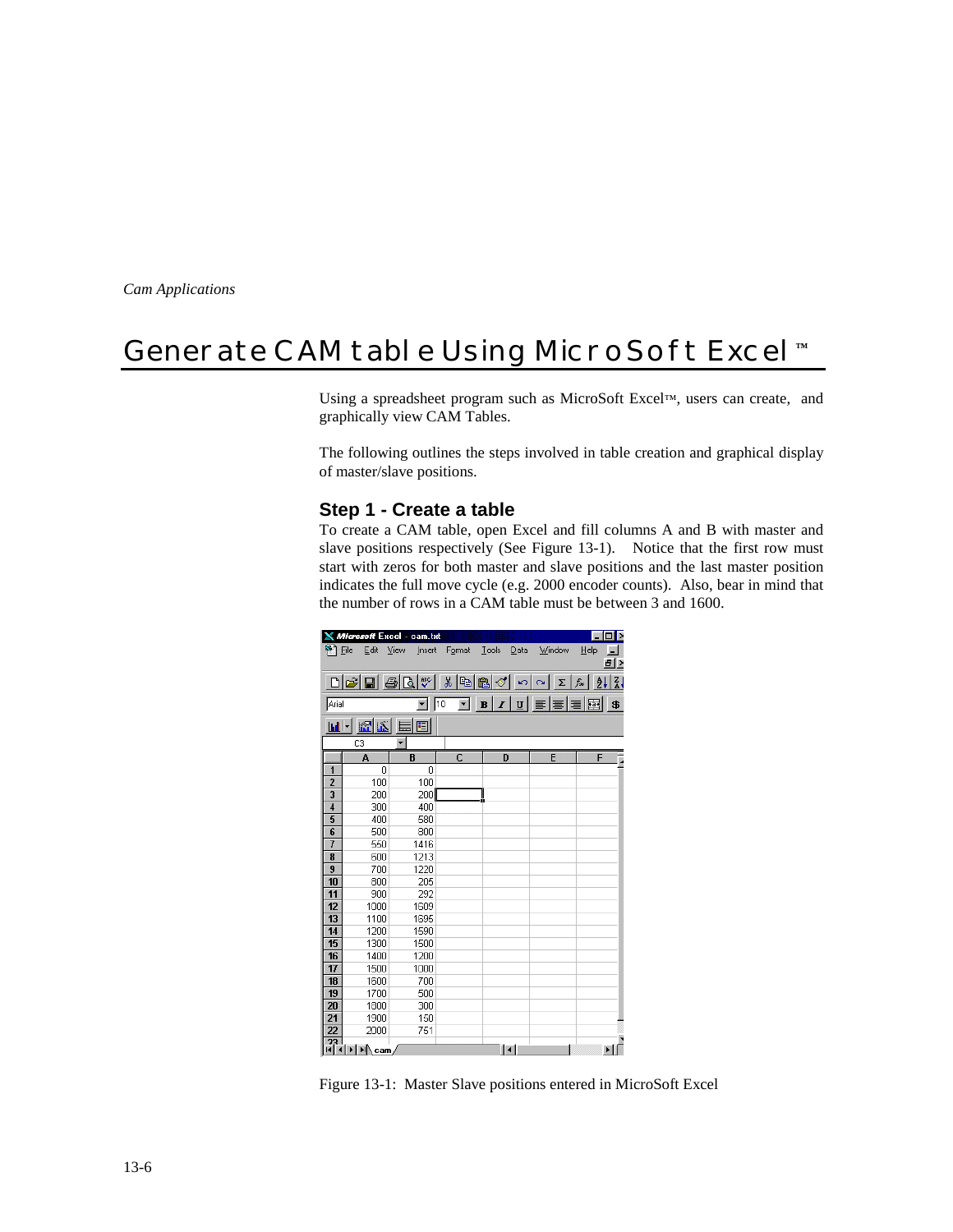## **Step 2 - Graphical Illustration**

Using the left mouse button, highlight the two columns created in the first step.

|                      |                              | Microsoft Excel - cam.txt           |                |                                            |          | $\Box$<br>L        |
|----------------------|------------------------------|-------------------------------------|----------------|--------------------------------------------|----------|--------------------|
| <sup>ss</sup> 1 File | Edit                         | View<br>Insert                      | Format         | <b>Tools</b><br>Data                       | Window   | Help<br>шı         |
|                      |                              |                                     |                |                                            |          | <u>alxi</u>        |
|                      | $\Box$ $E$ $E$ $B$ $\Lambda$ |                                     | X,             |                                            |          |                    |
|                      |                              |                                     |                |                                            |          |                    |
| Arial                |                              | $\sqrt{10}$<br>$\blacktriangledown$ | $\mathbf{F}$ B | $I   \underline{\mathsf{U}}   \equiv$<br>H | lΞ<br>۱Ξ | $\mathbf{B}$<br>비핵 |
| Ш                    | $\mathbb{Z}$ $\mathbb{Z}$    | 圓<br>巨                              |                |                                            |          |                    |
|                      | A1                           |                                     | 0              |                                            |          |                    |
|                      | A                            | B                                   | C              | D                                          | E        | F                  |
| 1                    | 0                            | 0                                   |                |                                            |          | $\blacktriangle$   |
| $\overline{2}$       | 100                          | 100                                 |                |                                            |          |                    |
| 3                    | 200                          | 200                                 |                |                                            |          |                    |
| $\overline{4}$       | 300                          | 400                                 |                |                                            |          |                    |
| 5                    | 400                          | 580                                 |                |                                            |          |                    |
| 6                    | 500                          | 800                                 |                |                                            |          |                    |
| 7                    | 550                          | 900                                 |                |                                            |          |                    |
| 8                    | 600                          | 1000                                |                |                                            |          |                    |
| 9                    | 700                          | 1220                                |                |                                            |          |                    |
| 10                   | 800                          | 1340                                |                |                                            |          |                    |
| 11                   | 900                          | 1480                                |                |                                            |          |                    |
| 12                   | 1000                         | 1530                                |                |                                            |          |                    |
| 13                   | 1100                         | 1630                                |                |                                            |          |                    |
| 14                   | 1200                         | 1610                                |                |                                            |          |                    |
| 15                   | 1300                         | 1500                                |                |                                            |          |                    |
| 16                   | 1400                         | 1200                                |                |                                            |          |                    |
| 17                   | 1500                         | 1000                                |                |                                            |          |                    |
| 18                   | 1600                         | 700                                 |                |                                            |          |                    |
| 19                   | 1700                         | 500                                 |                |                                            |          |                    |
| 20                   | 1800                         | 300                                 |                |                                            |          |                    |
| $\overline{21}$      | 1900                         | 150                                 |                |                                            |          |                    |
| 22<br>23             | 2000                         | ٥l                                  |                |                                            |          |                    |
|                      | $M\cap Cam$                  |                                     |                | $\vert\vert\vert$                          |          | ▸│                 |
| Ready                |                              | $Sum = 39690$                       |                |                                            | INI IM   |                    |

Figure 13-2: Use the left mouse button to select the entire table

Use Insert Chart or ChartWizard button to select an area of the spreadsheet in which you wish to place the graphical representation of the CAM function. This is done by dragging a window with the left mouse button depressed.

The Chart Wizard initiates the next window.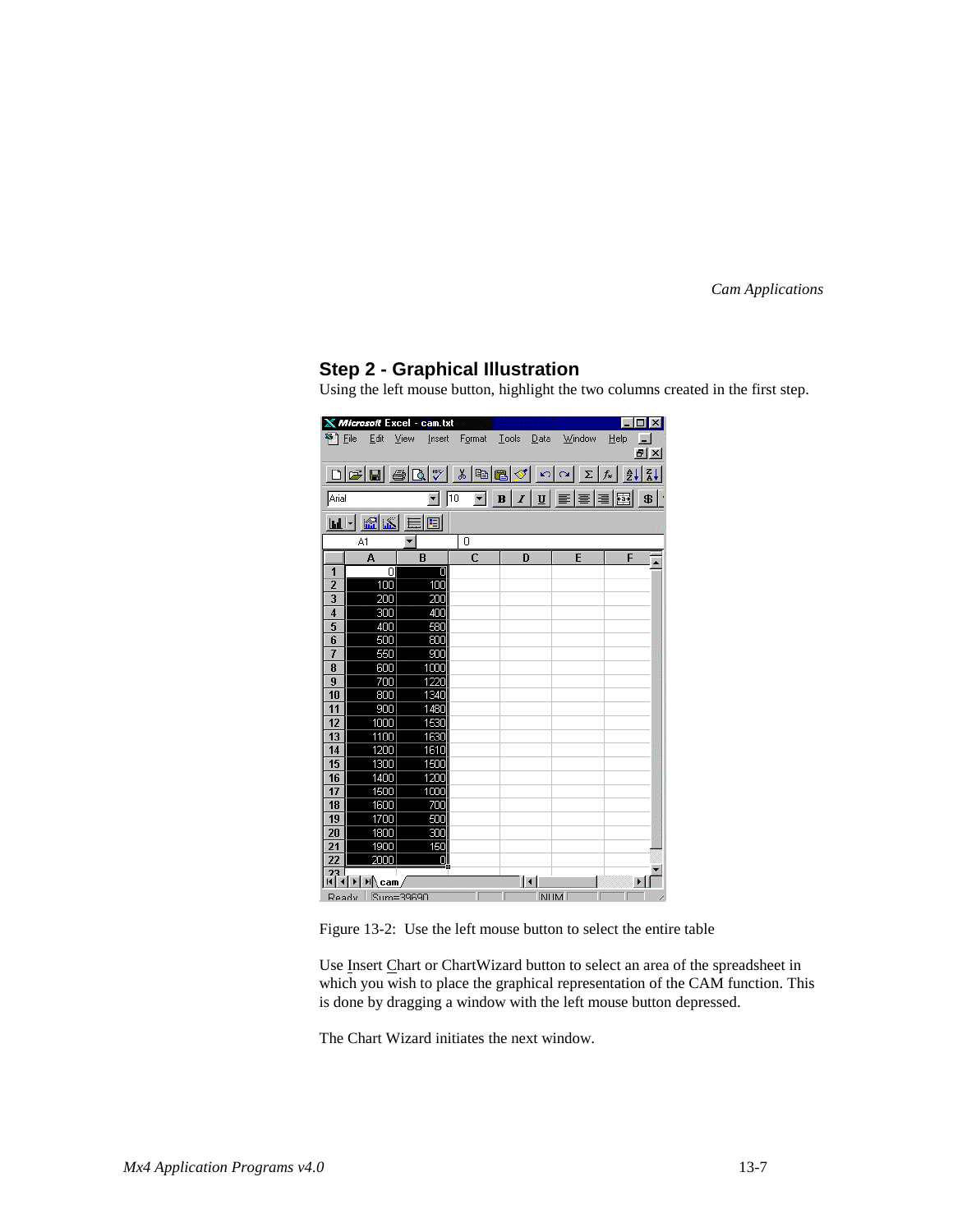

Figure 13-3: Select the cells containing master/slave information

Click Next> to proceed.



Figure 13-4: Select your desired chart type

Click Next> to proceed .



Figure 13-5: Select an appropriate format for the Line chart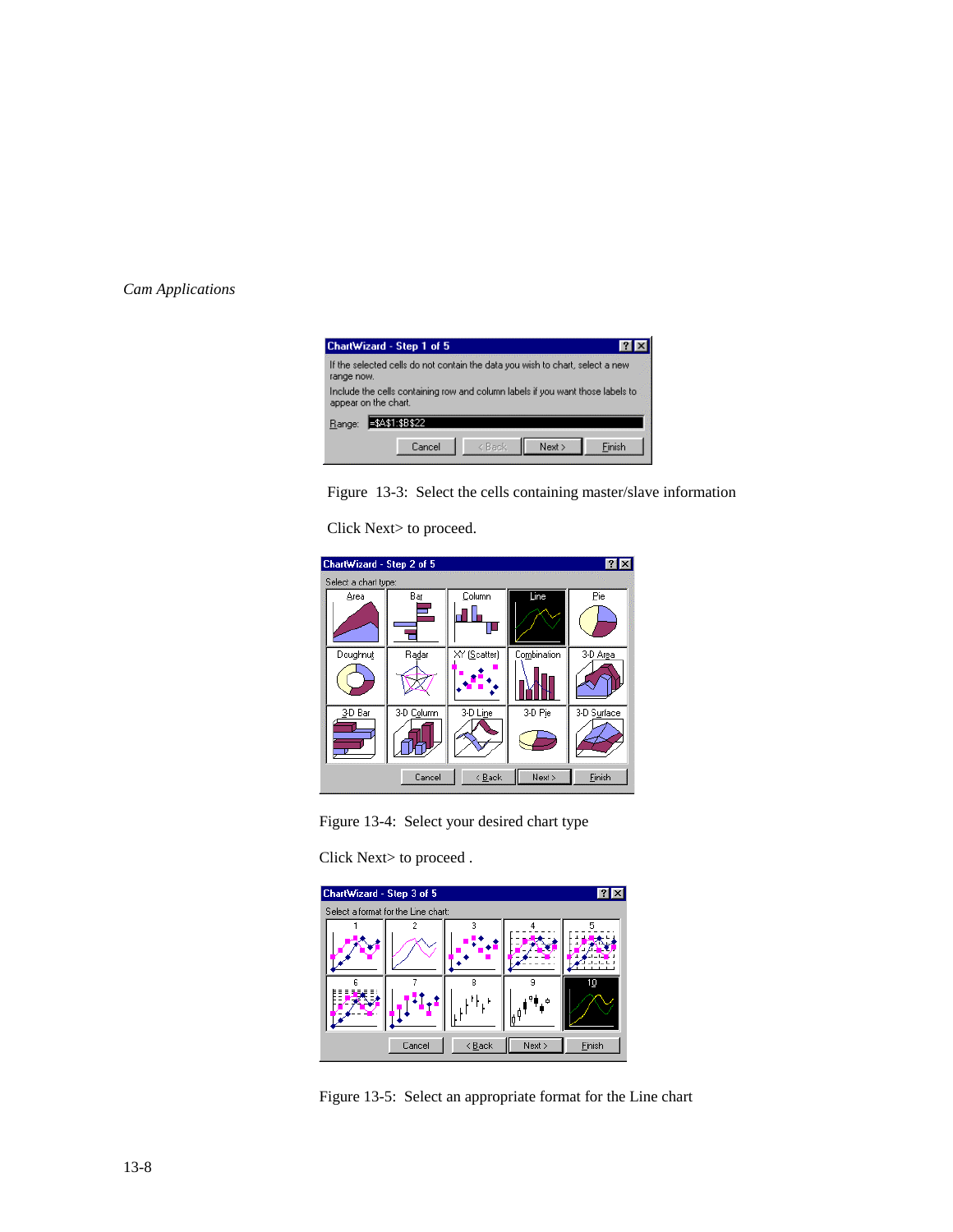

Figure 13-5 shows a window with 10 selections for line format. Here we have selected format 10.

Figure 13-6: Assigning columns to x and y coordinates

Figure 13-6 illustrates the chart for our CAM table. Notice that we have assigned the master position to the x axis and the slave position the y axis.



Figure 13-7: You can assign titles for x and y axes

Finally, if desired, the X and Y axes can be labeled. In this example, x axis is labeled as the Master enc. and Y is labeled as the Slave enc.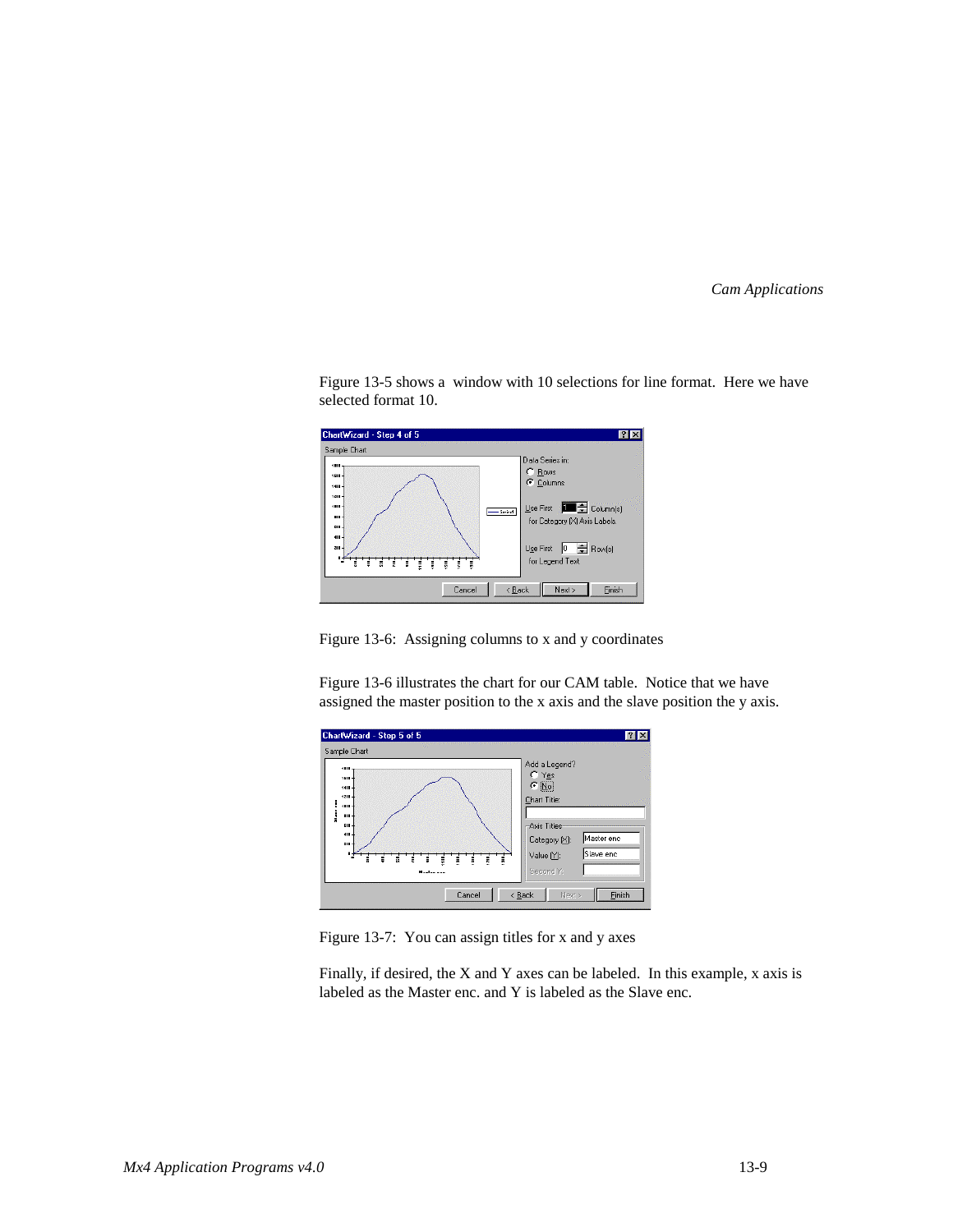

Figure 13-8: The final chart

Figure 13-8 illustrates the final chart that may be printed or imported to the other Windows applications such as MicroSoft Word.

## **Step 3 - Saving the CAM Table**

| <b>Save As</b>                                                                                                                                                                                                  | $R$ $\times$              |
|-----------------------------------------------------------------------------------------------------------------------------------------------------------------------------------------------------------------|---------------------------|
| $\mathbb{R}$<br>$\bullet$<br>E<br>$\mathbf{E}$<br>Dat<br>Save in:<br>Desktop<br>T<br>cam.txt<br>■ My Computer<br>3½ Floppy (A:)<br>Hp_pavilion (C:)<br>Mx4pro95<br>Dat<br>[M!]<br><b>题</b> Network Neighborhood | Save<br>Cancel<br>Options |
| cam.txt<br>$\overline{\phantom{a}}$<br>File name:<br>Save as type: Text (Tab delimited) (*.txt)                                                                                                                 |                           |

Figure 13-9: The path to CAM table data files

Finally, the Cam Table must be placed in the DAT sub-directory of the Mx4pro95 as illustrated in Figure 13-9. When saving CAM Table, you *must* use Text (Tab Delimited) for the file type.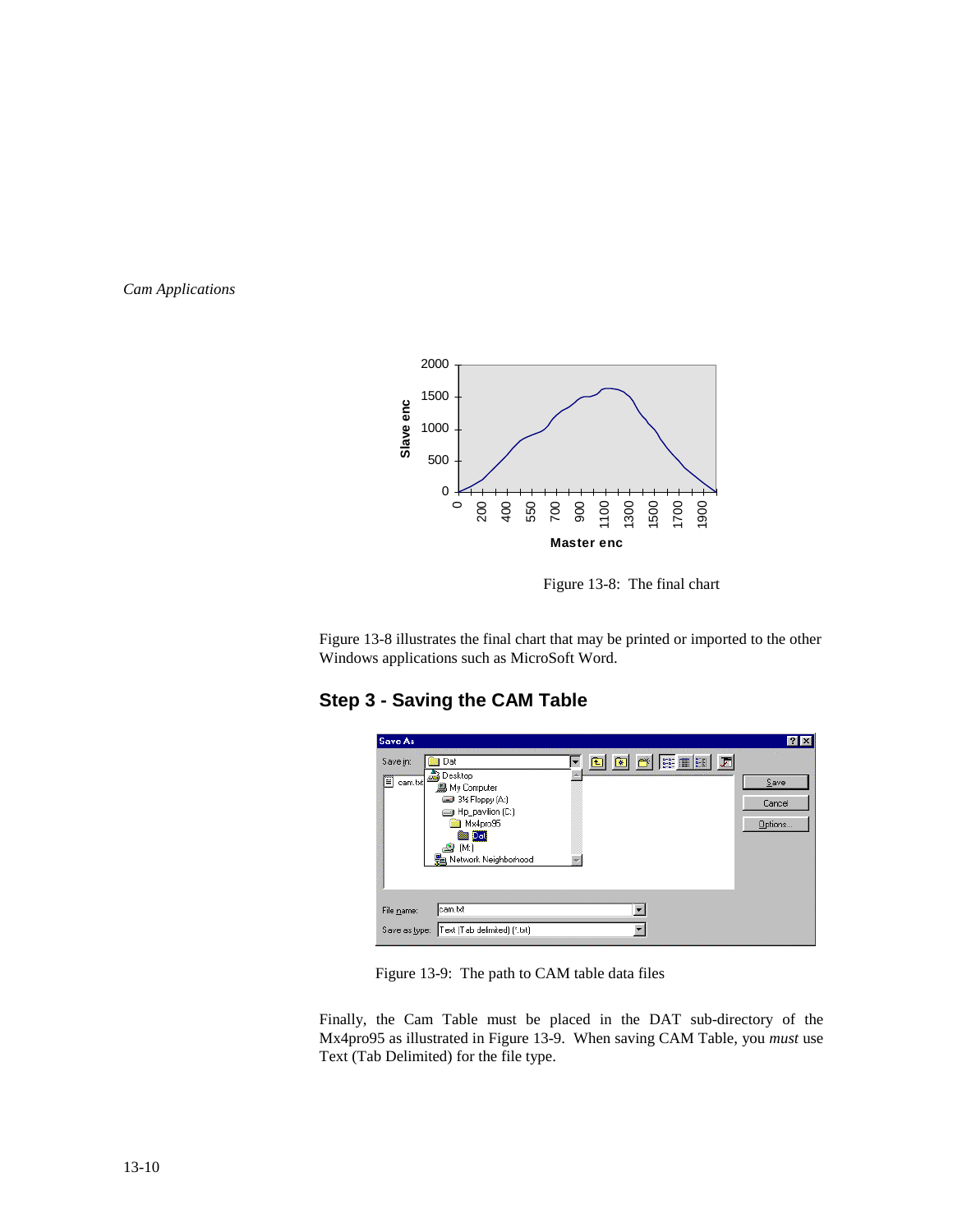# **Use of Multiple Mx4 Cards in Cam Master/Slaving**

Applications requiring more than three slaves need multiple Mx4 cards. The figure below illustrates the hardware diagram of a multi-card operation.



Figure 1: Multiple Mx4 Cards in Cam Master/Slaving

The position of the master position is used by the first axis of each Mx4 card. Therefore each card can only accept three slaves.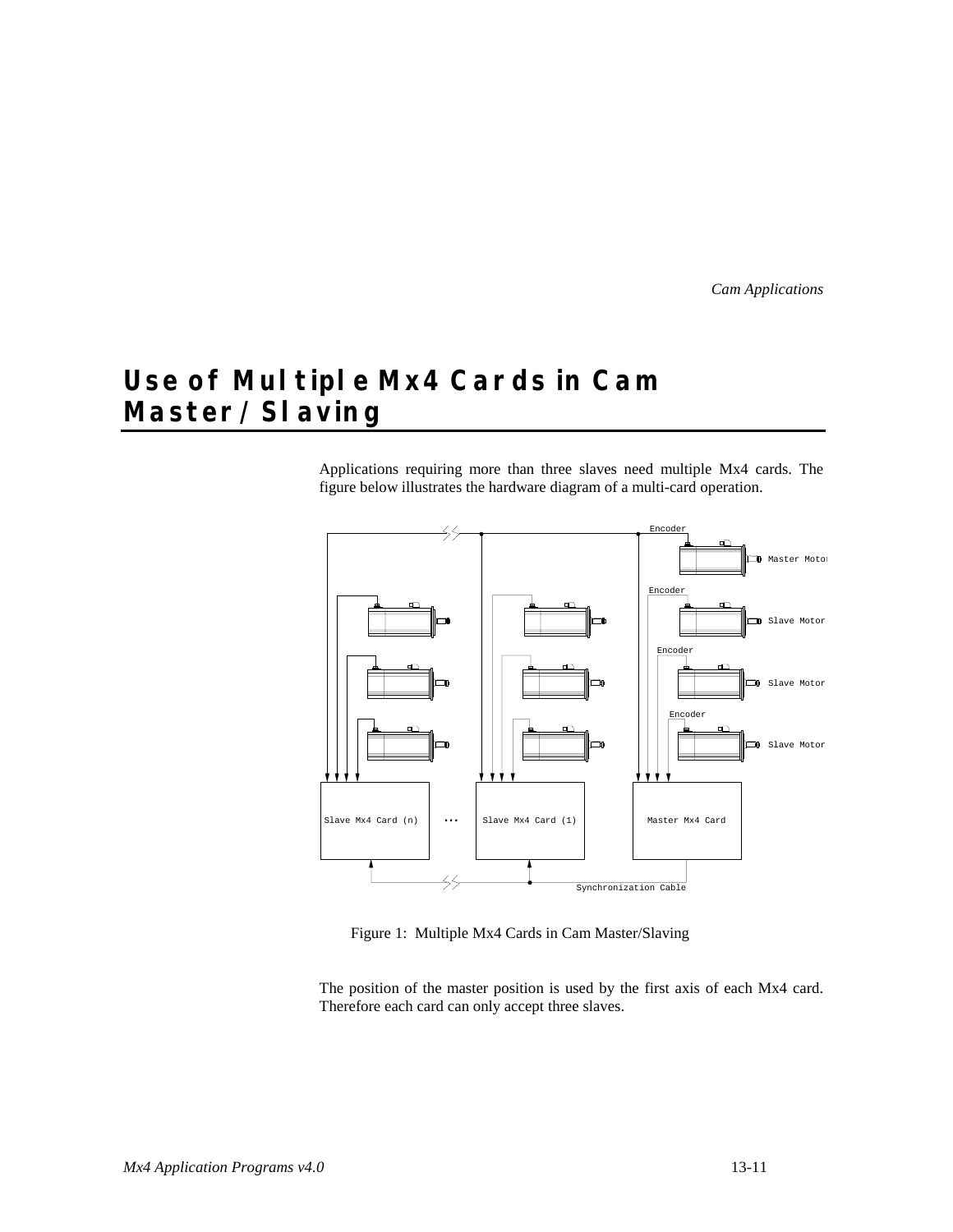#### **Hardware Settings for Multi-Card Cam Operation**

Daisy-chaining several Mx4 boards and proper jumper settings for their synchronization is described in the *Mx4 User's Guide*, *Installing Your Mx4 Hardware*.

#### **Software Commands for Multi-Card Cam Operation**

The only difference between multiple- and single-card cam operations is that in multi-card operation, you must let a slave Mx4 card know that it has been selected as a slave. The master Mx4 card does not need to be notified!

On a slave card, the DSPL command that needs to precede those listed for a single card cam application (see Example 1) is:

sync( 1 )  $;$  Mx4 card is a slave

The "1" argument in the SYNC instruction configures the Mx4 board as a slave. If Mx4 powers-up and resets to a default Master status. To explicitly set the card as a master use a "0" argument in the SYNC command:

```
sync( 0 ) ; Mx4 card is a master
```


*Note 1:* The DSPL command sync *must* precede those listed in the first example.



*Note 2:* The above DSPL command sync is only *required to run on a slave* Mx4 card.